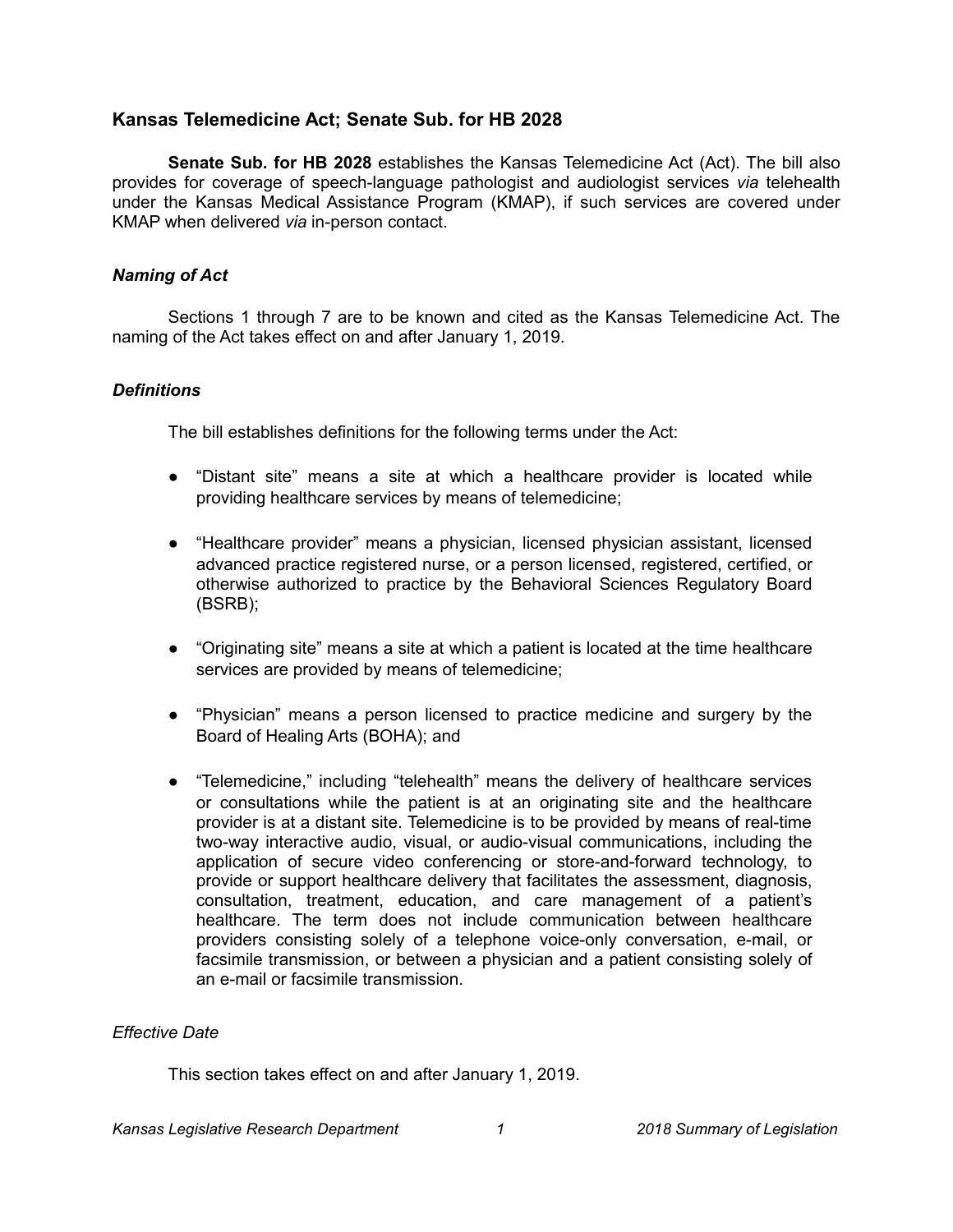### *Privacy and Confidentiality, Establishment of a Provider-Patient Relationship, Standards of Practice, and Follow-up*

## *Requirements for Patient Privacy*

The bill specifies the same requirements for patient privacy and confidentiality under the Health Insurance Portability and Accountability Act of 1996 and 42 CFR § 2.13 (related to confidentiality restrictions and safeguards), as applicable, applying to healthcare services delivered *via* in-person visits also apply to healthcare visits delivered *via* telemedicine. Nothing in this section supersedes the provisions of any state law relating to the confidentiality, privacy, security, or privileged status of protected health information.

### *Establishment of the Provider-Patient Relationship*

The bill authorizes telemedicine to be used to establish a valid provider-patient relationship.

## *Standards of Practice*

The bill requires the same standards of practice and conduct that apply to healthcare services delivered *via* in-person visits apply to healthcare services delivered *via* telemedicine.

### *Follow-up Care*

The bill requires a person authorized by law to provide and who provides telemedicine services to a patient to provide the patient with guidance on appropriate follow-up care.

### *Reporting of Services*

If the patient consents and has a primary care or other treating physician, the person providing telemedicine services is required to send a report to the primary care or other treating physician of the treatment and services rendered to the patient within three business days of the telemedicine encounter. A person licensed, registered, certified, or otherwise authorized to practice by the BSRB is not required to comply with this reporting requirement.

### *Effective Date*

This section takes effect on and after January 1, 2019.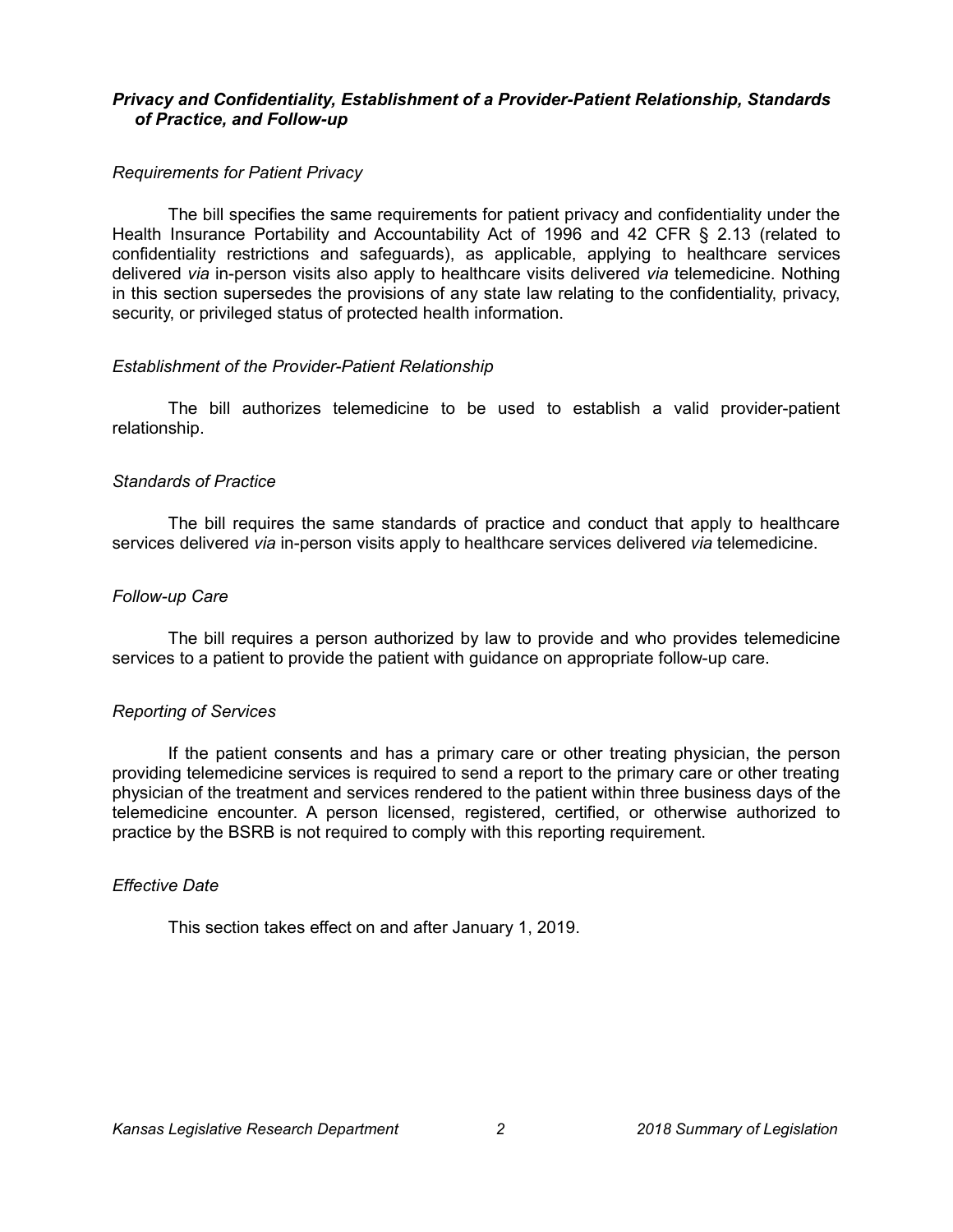## *Application to Policies, Contracts, and KMAP*

### *Issued for Delivery, Amended, or Renewed On or After January 1, 2019*

The provisions of this section apply to any individual or group health insurance policy, medical service plan, contract, hospital service corporation contract, hospital and medical service corporation contract, fraternal benefit society, or health maintenance organization that provides coverage for accident and health services delivered, issued for delivery, amended, or renewed on or after January 1, 2019. The Act also applies to KMAP.

### *Prohibitions*

The bill prohibits the aforementioned policies, plans, contracts, and KMAP from excluding an otherwise covered healthcare service from coverage solely because the service is provided through telemedicine rather than in-person contact or based upon the lack of a commercial office for the practice of medicine, when such service is delivered by a healthcare provider. The bill also prohibits such groups from requiring a covered individual to use telemedicine or in lieu of receiving in-person healthcare service or consultation from an innetwork provider.

## *Medically Necessary Coverage*

These groups shall not be prohibited from providing coverage for only those services that are medically necessary, subject to the terms and conditions of the covered individual's health benefits plan.

### *Medical Record*

The insured's medical record serves to satisfy all documentation for the reimbursement of all telemedicine healthcare services, and no additional documentation outside the medical record is required.

### *Payment or Reimbursement*

The bill authorizes an insurance company, nonprofit health service corporation, nonprofit medical and hospital service corporation, or health maintenance organization to establish payment or reimbursement of covered healthcare services delivered through telemedicine in the same manner as payment or reimbursement for covered services delivered *via* in-person contact.

## *No Mandate of Coverage*

The bill does not mandate coverage for a healthcare service delivered *via* telemedicine, if such service is not already a covered service when delivered by a healthcare provider, and subject to the terms and conditions of the covered individual's health benefits plan.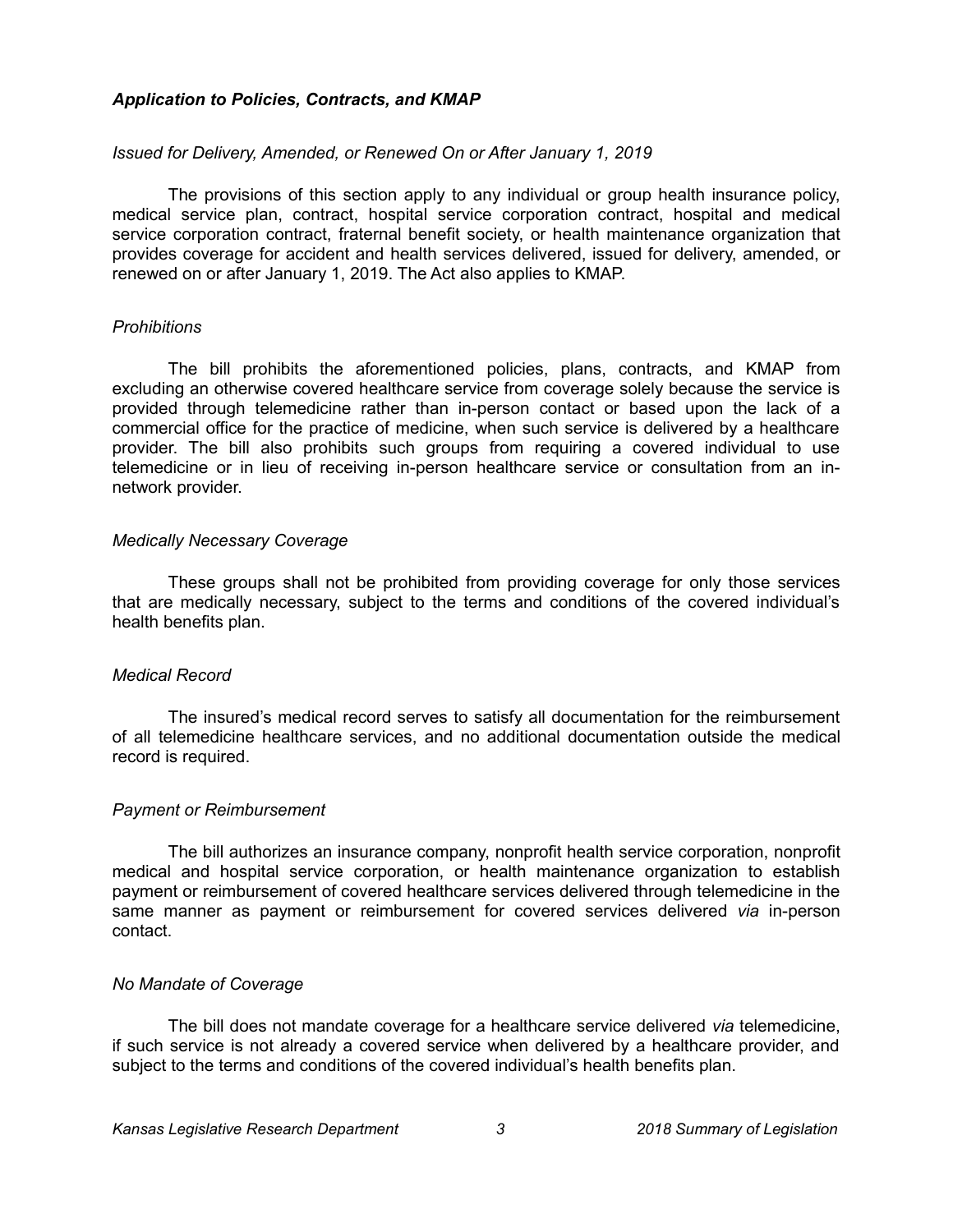## *Impact Report and State Employee Group Pilot Project Statutes Not Applicable*

The bill specifies KSA 40-2248 (related to mandated health benefits and impact report) and KSA 40-2249a (related to the state employee group pilot project) do not apply to this section.

## *Effective Date*

This section takes effect on and after January 1, 2019.

## *Rules and Regulations*

## *BOHA*

The bill requires the BOHA, following consultation with the State Board of Pharmacy and the Board of Nursing, to adopt rules and regulations by December 31, 2018, relating to the prescribing of drugs, including controlled substances, *via* telemedicine.

Additionally, the BOHA is required to adopt rules and regulations necessary to effectuate provisions of the Act by December 31, 2018.

## *BSRB*

The BSRB is required to adopt rules and regulations as necessary to effectuate provisions of the Act by December 31, 2018.

### *Prohibition on Delivery of Abortion Procedures via Telemedicine*

The bill states nothing in the Act is construed to authorize the delivery of any abortion procedure *via* telemedicine.

### *Severability and Non-severability Clauses*

The bill states if any provision of the Act, or the application thereof to any person or circumstance, is held invalid or unconstitutional by court order, the remainder of the Act and application of such provision is not affected. Additionally, it is conclusively presumed the Legislature would have enacted the remainder of the Act without the invalid or unconstitutional provision. Further, the provision of the bill related to abortion is expressly declared to be nonseverable. If the abortion language is held invalid or unconstitutional by court order, the entire Act is affected. *[Note: Subsequent portions of the bill are not included in the Kansas Telemedicine Act.]*